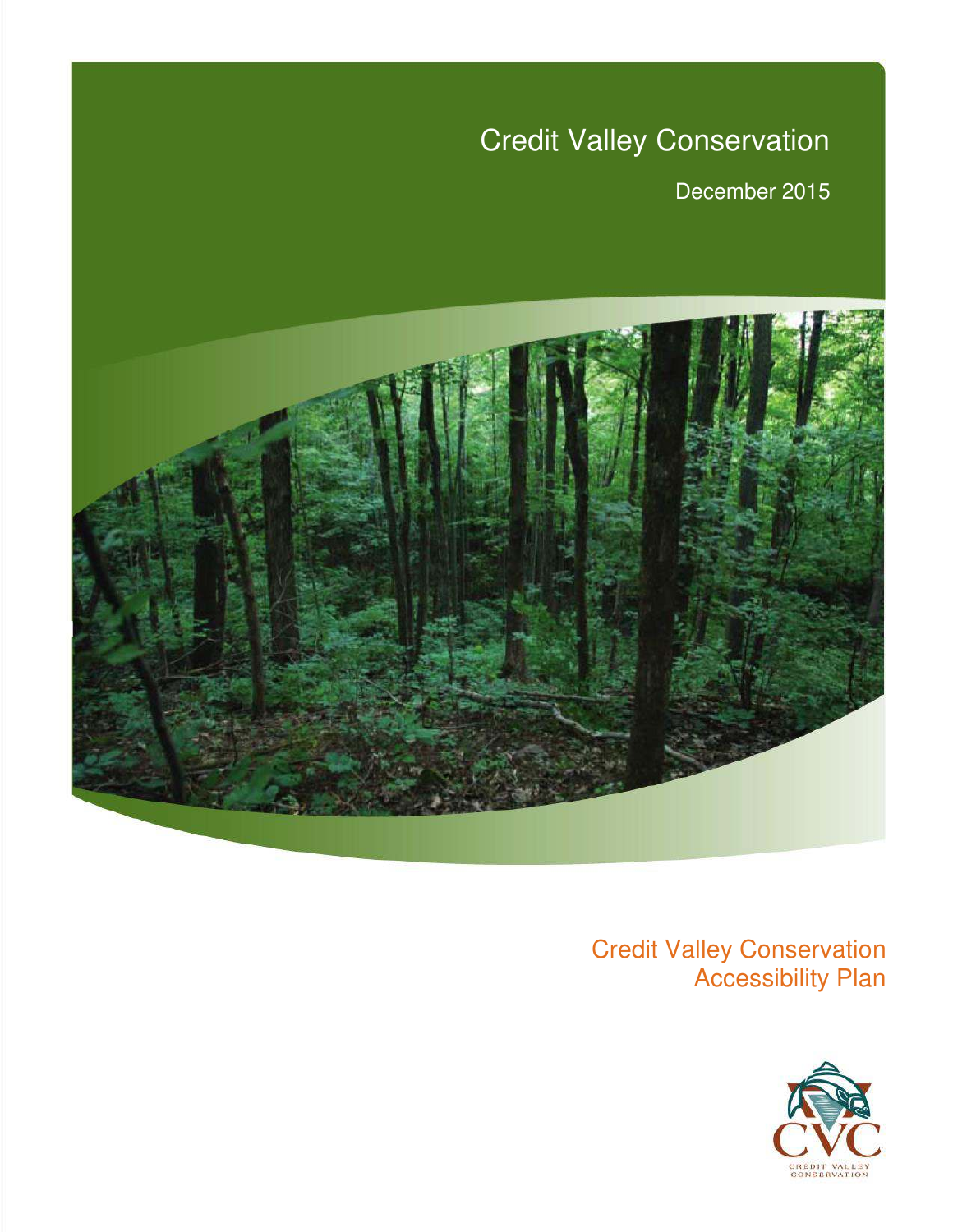

# Credit Valley Conservation Accessibility Plan

Credit Valley Conservation 1255 Old Derry Road Mississauga ON L5N 6R4

December 2015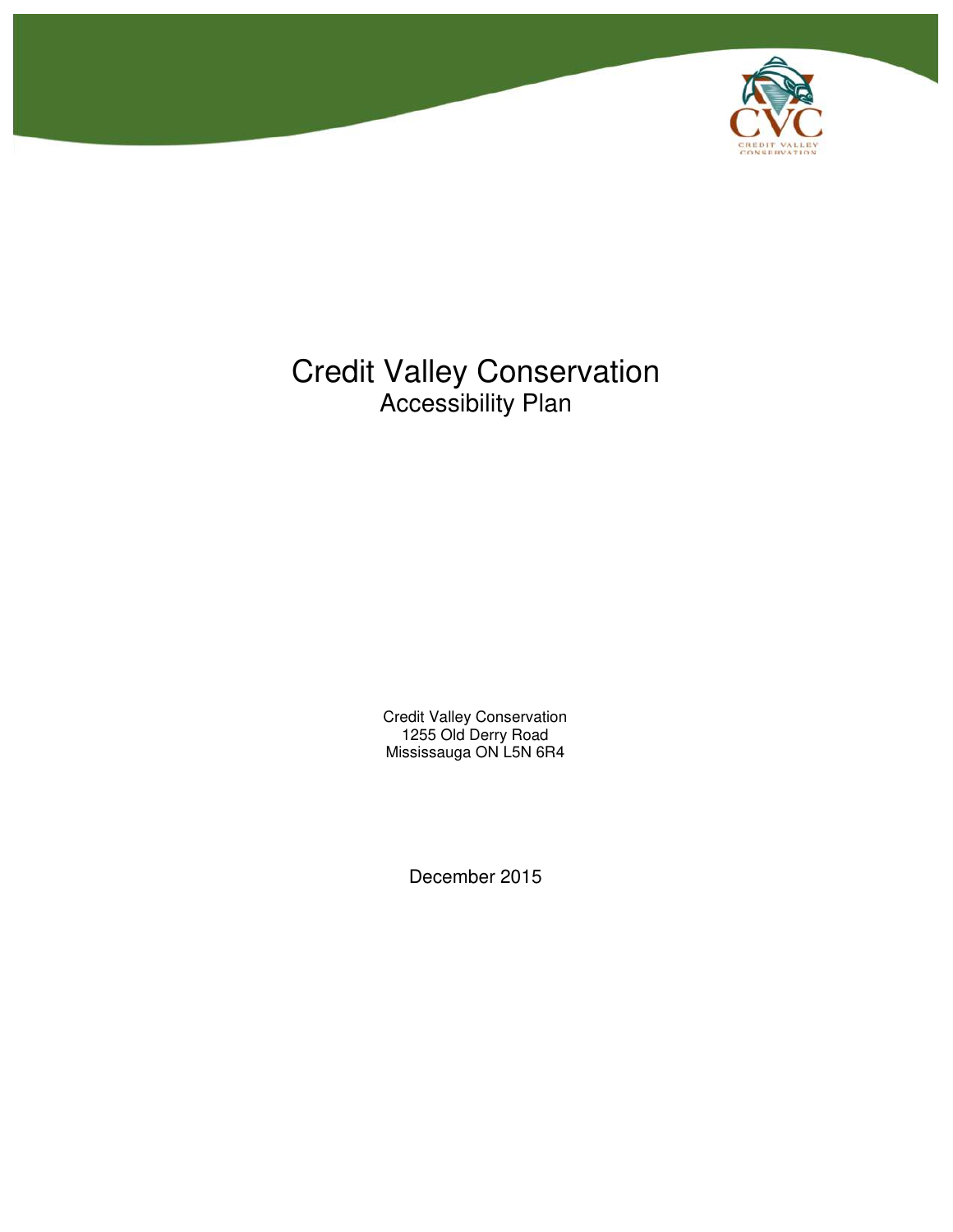# **TABLE OF CONTENTS**

| 2.1<br>2.2<br>2.3<br>2.4<br>2.5                                                                                                                                                                                               |
|-------------------------------------------------------------------------------------------------------------------------------------------------------------------------------------------------------------------------------|
| 3.0. STATEMENT OF ORGANIZATIONAL COMMITMENT TO ACCESSIBILITY 8                                                                                                                                                                |
|                                                                                                                                                                                                                               |
| 4.1.<br>4.2.<br>PROCURING OR ACQUIRING GOODS, SERVICES OR FACILITIES  9<br>4.3.<br>4.4.<br>4.4.1<br>ACCESSIBLE FORMATS AND COMMUNICATION SUPPORTS 10<br>4.4.3<br>4.5<br>WORKPLACE EMERGENCY RESPONSE INFORMATION  11<br>4.5.1 |
| 4.5.2 ACCESSIBLE FORMATS AND COMMUNICATION SUPPORTS FOR<br>4.5.4 INDIVIDUAL ACCOMMODATION PLANS FOR EMPLOYEES 12<br>4.5.6 PERFORMANCE MANAGEMENT, CAREER DEVELOPMENT AND                                                      |
| 4.6                                                                                                                                                                                                                           |
|                                                                                                                                                                                                                               |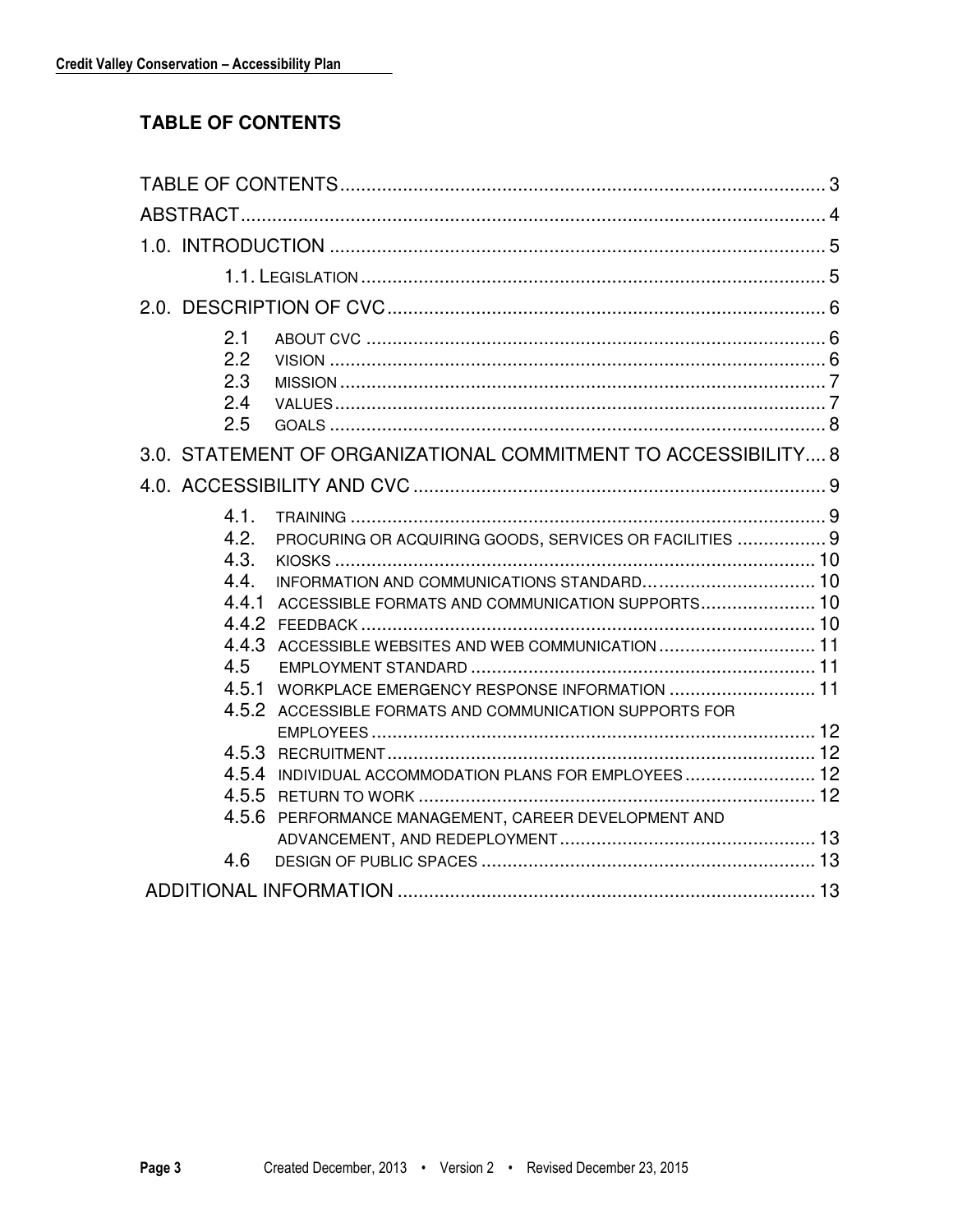# **ABSTRACT**

The Accessibility for Ontarians with Disabilities Act (AODA) became law in 2005. Its purpose is to develop, implement and enforce accessibility standards to achieve accessibility for Ontarians with disabilities with respect to goods, services, facilities, accommodation, employment, buildings, structures and premises by January 1, 2025. Accessibility means giving all individuals equal opportunities to participate fully in everyday life activities.

Credit Valley Conservation's (CVC) first Accessibility Plan and was prepared in 2013 in order to meet the requirements of the AODA. The latest revision to the plan (December 2015) outlines measures CVC will take in 2016 and 2017 to identify, remove and prevent barriers for all individuals, including those with disabilities, who use CVC programs and services.

CVC is committed to continually improving the accessibility of its programs and services and will review this Accessibility Plan on an annual basis.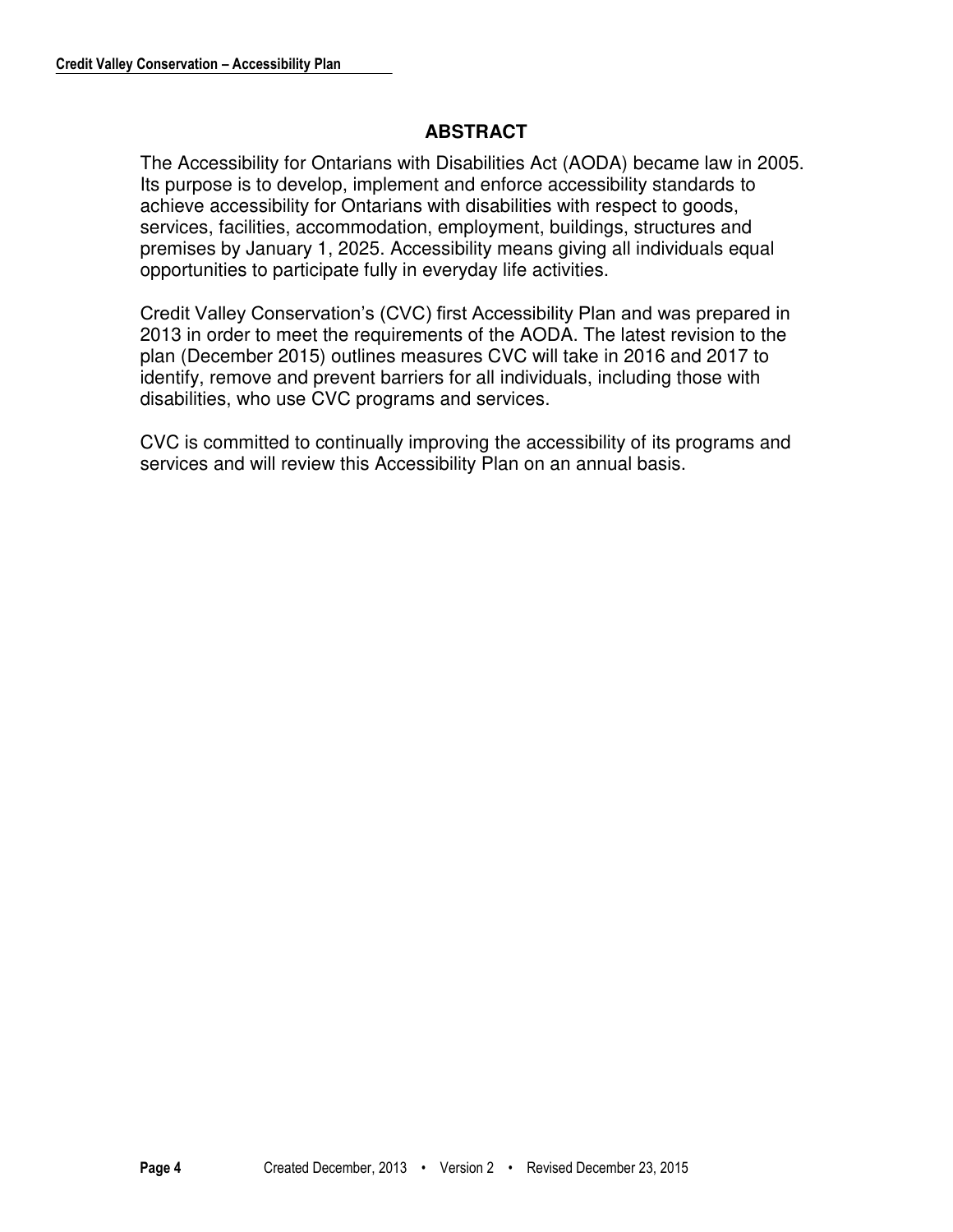# **1.0. INTRODUCTION**

# **1.1 Legislation**

In 2005, the government of Ontario passed the Accessibility for Ontarians with Disabilities Act (AODA), which requires Ontario to be an accessible province by 2025. To assist all organizations in identifying, preventing and removing barriers to accessibility, the AODA was broken into the following accessibility standards:

- Customer Service
- Information and Communications
- Employment
- Transportation
- The Built Environment (Design of Public Spaces)

The accessibility standard for Customer Service came into effect in 2008. Credit Valley Conservation (CVC) was fully compliant by December 31, 2012. The next three standards: Information and Communications, Employment, and Transportation have been combined into the Integrated Accessibility Standards Regulation (IASR). The IASR is now law and its requirements are being phased in over a number of years. The standard for The Built Environment has been combined with the IASR and is now referred to as the Design of Public Spaces standard.

The intent of the AODA and the Ontarians with Disability Act (ODA) is to introduce a positive incremental change in Ontario, where Ontarians with disabilities have equal opportunities to participate in all areas of their daily life without barriers.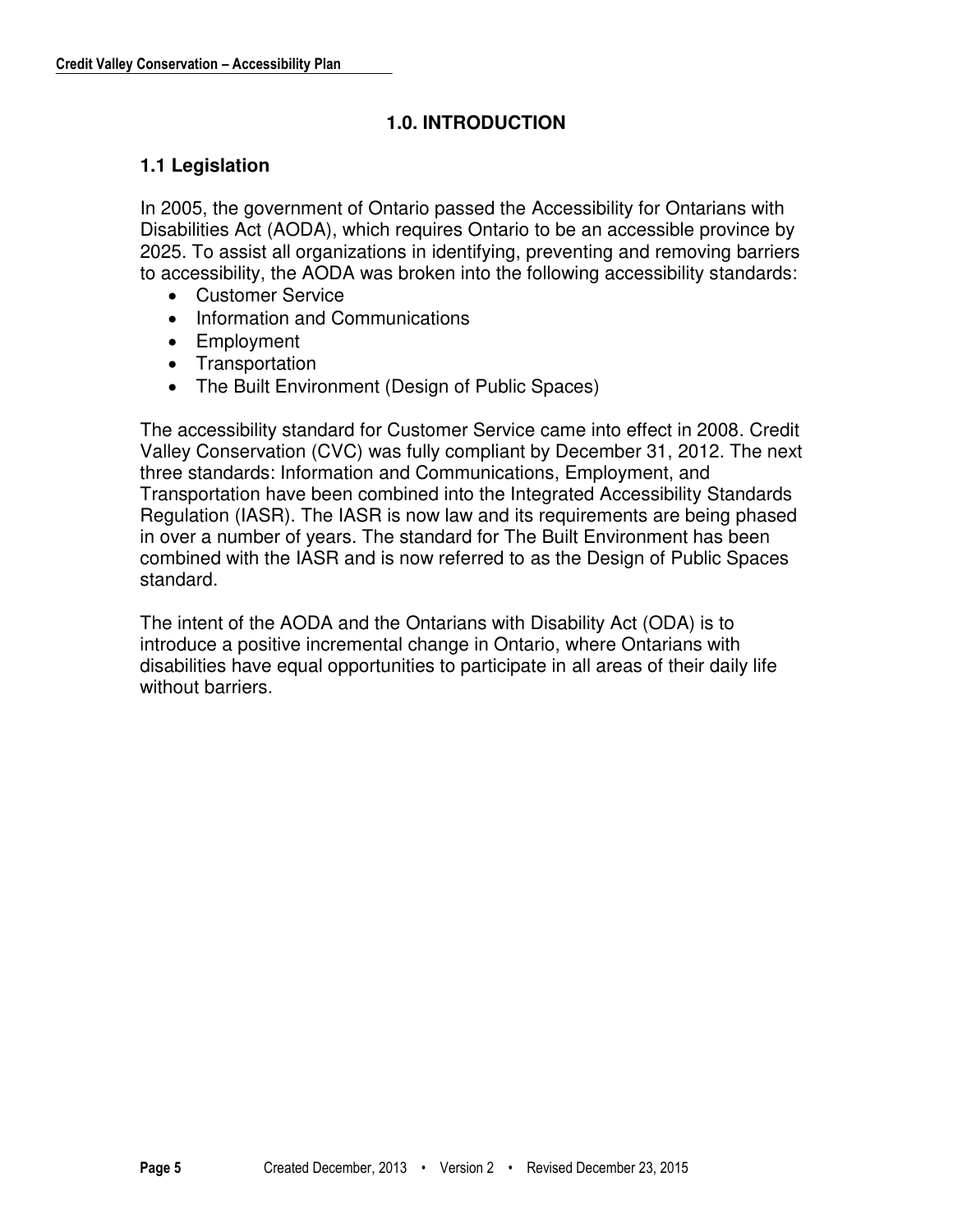# **2.0. DESCRIPTION OF CVC**

# **2.1 About CVC**

CVC is an environmental agency working on behalf of regional and municipal governments with jurisdiction in the Credit River watershed. CVC was established in 1954 through the *Conservation Authorities Act* of the Province of Ontario. CVC is responsible for protecting, restoring and managing the natural resources of the Credit River watershed, other local watersheds that drain directly into Lake Ontario and a section of the Lake Ontario shoreline.

A watershed is an area of land that drains its rain or snowmelt into a body of water. The Credit River watershed is located in one of the most densely populated regions of Canada yet contains some of the most diverse landscapes in southern Ontario. The Credit River is almost 90 km long and meanders southeast from its headwaters in Orangeville, Erin and Mono, through nine municipalities, eventually draining into Lake Ontario at Port Credit, Mississauga.

CVC's specific responsibilities:

- Developing and maintaining programs that reduce the adverse effects of floods and pollution in order to protect life and property
- Contributing to municipal planning processes that help maintain clean water and protect communities from flooding
- Providing plan review and administers development permits
- Securing land to protect water quality and quantity, and species at risk and their habitats
- Providing opportunities for the public to learn about, respect and enjoy Ontario's natural environment on lands it owns or manages
- Collaborating with stewardship partners to rehabilitate degraded ecosystems
- Studying natural heritage features and conducting aquatic and terrestrial monitoring programs to guide best management practices and conservation programs
- Studying and monitoring water quality, water quantity and environmental quality generally

# **2.2 Vision**

*A thriving environment that protects, connects and sustains us.* 

Our vision is our desired end-state for our local environment and communities. It guides every aspect of our work by describing what is required to sustain our quality of life.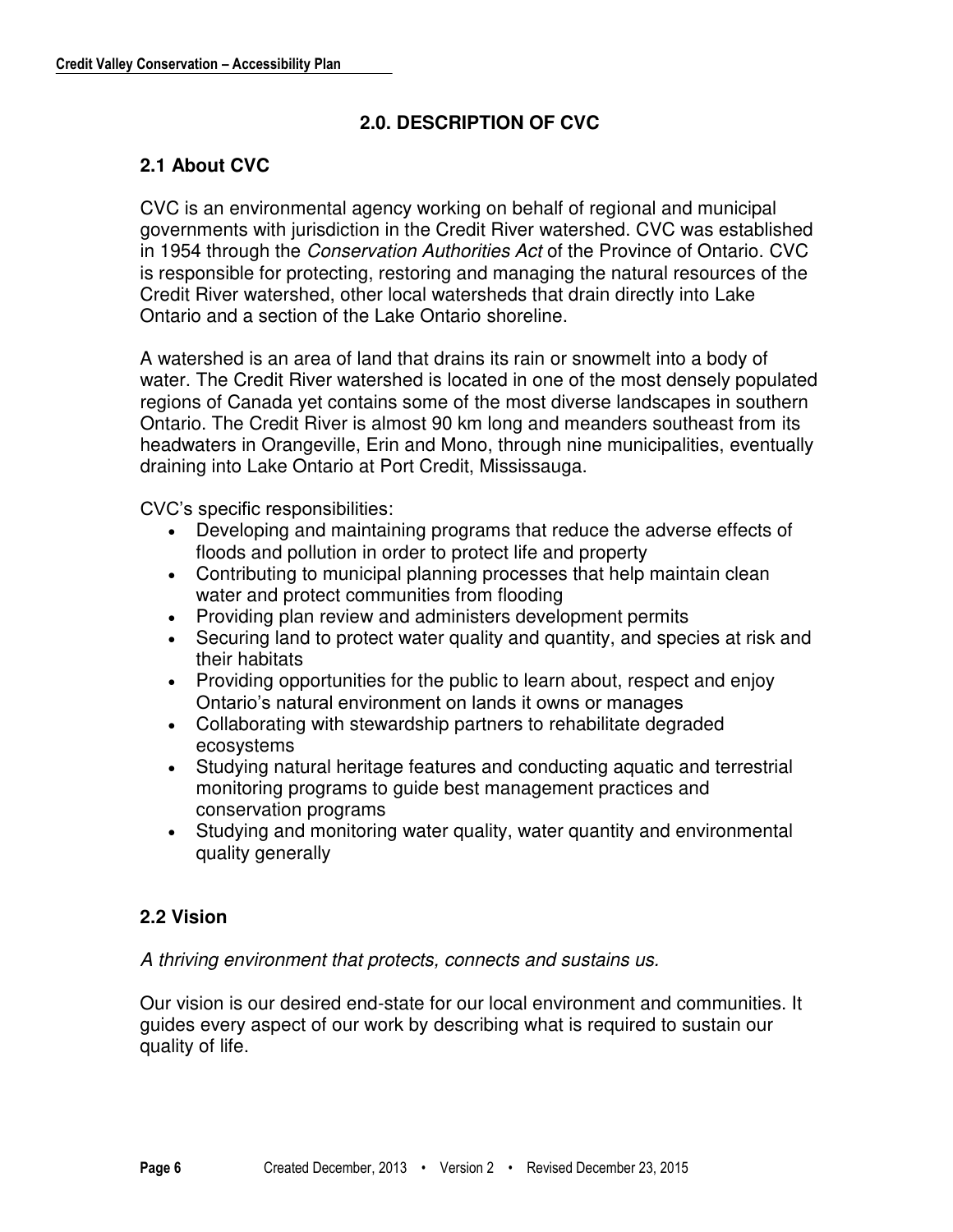#### **2.3 Mission**

*Together, it's our nature to conserve and our future to shape through the power of science, education, policy and leadership.* 

Our mission is our reason for being. It provides a path to achieve our shared vision.

#### **2.4 Values**

Our values guide our actions. They represent who we are as people and as an organization. They factor into every decision made at every level. As our organization evolves, our values remain a constant source of inspiration and guidance.

*Leadership* 

We lead by example. We inspire and empower the community and our partners.

*Service* 

We are responsive and professional in our interactions with the public, our partners and among ourselves.

*Collaboration* 

We work together and with our volunteers, partners and the community to achieve shared goals.

*Accountability* 

We are accountable to taxpayers, our partners and donors. Above all, we are accountable to the environment.

*Integrity* 

We are consistent, honest, ethical and make decisions based on the best available science.

- *Excellence*  We continually learn and improve to be the best we can be.
- *Innovation*

We encourage new and creative technologies and approaches.

 *Holistic Thinking*  We see the big picture and recognize the interconnectedness of elements that form larger systems.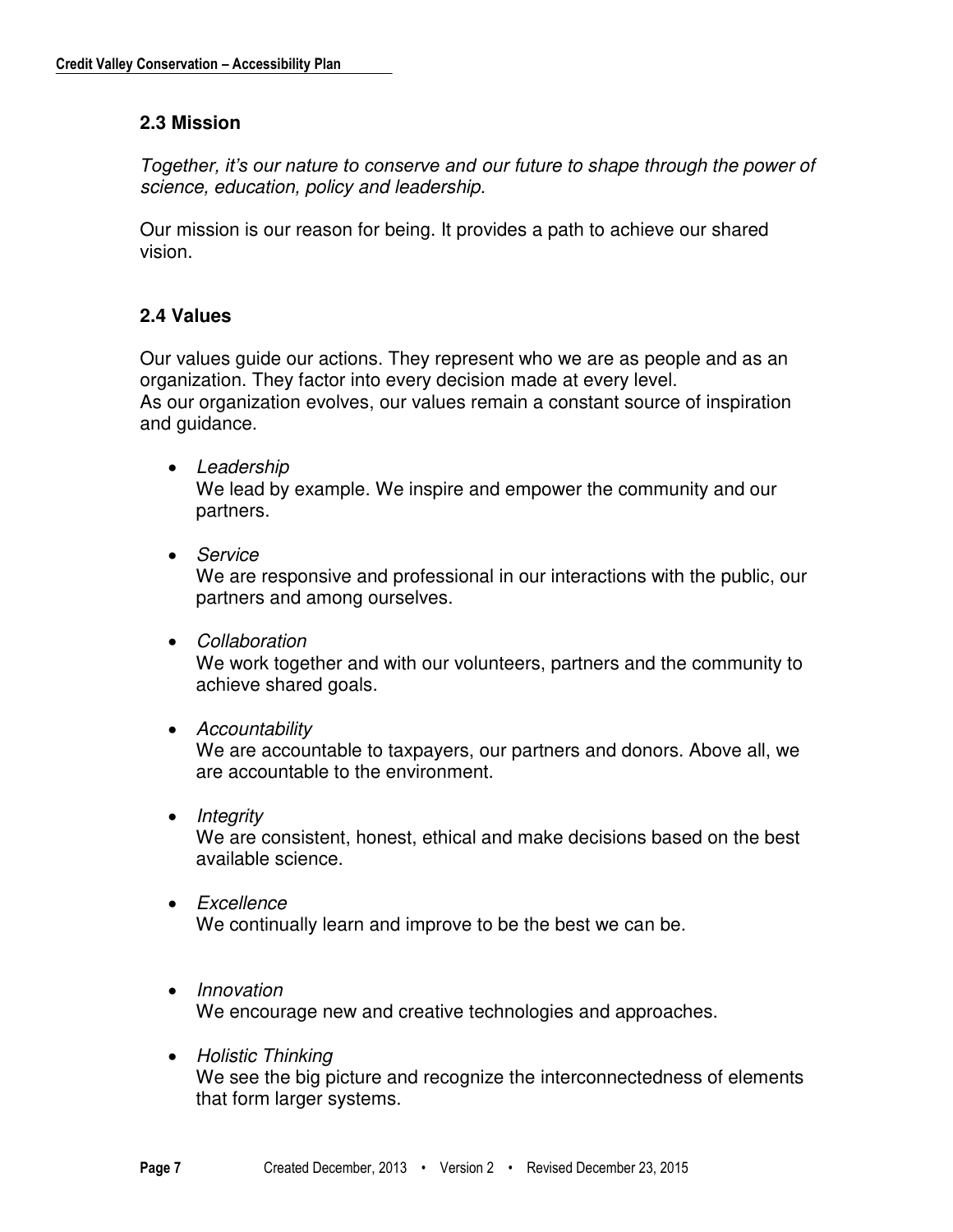*Inclusiveness* 

We value the diverse perspectives, work experiences, lifestyles and cultures that together inform the work we do.

*Spirit* 

We help each other, give back to the community and celebrate achievements.

# **2.5 Goals**

CVC has eight overarching goals that guide its work:

- 1. Plan for an environmentally sustainable future
- 2. Safeguard people, property and communities from hazards
- 3. Manage a healthy, resilient environment through protection, restoration and enhancement
- 4. Develop and share scientific knowledge and innovative approaches that advance decision-making and lead to on-the-ground action
- 5. Connect communities with nature to promote environmental awareness, appreciation and action
- 6. Promote land uses, development approaches and infrastructure that factor in the importance of the natural environment to society, the economy and the well-being of residents
- 7. Ensure that Credit Valley Conservation is a well-managed, sustainable and service-driven organization
- 8. Expand partnerships and build new business models to increase organizational resilience and capacity

# **3.0. STATEMENT OF ORGANIZATIONAL COMMITMENT TO ACCESSIBILITY**

CVC is committed to implementing, maintaining and enhancing accessibility with respect to employment and use of all CVC services, programs and facilities for all persons with disabilities in a manner that:

- Respects their dignity, independence and is sensitive to their individual needs
- Makes sure reasonable efforts are made to ensure that service outcomes are the same for persons with disabilities and those without disabilities
- Allows persons with disabilities to benefit from the same services as those without disabilities, in a timely and similar manner considering the nature of the service and accommodation required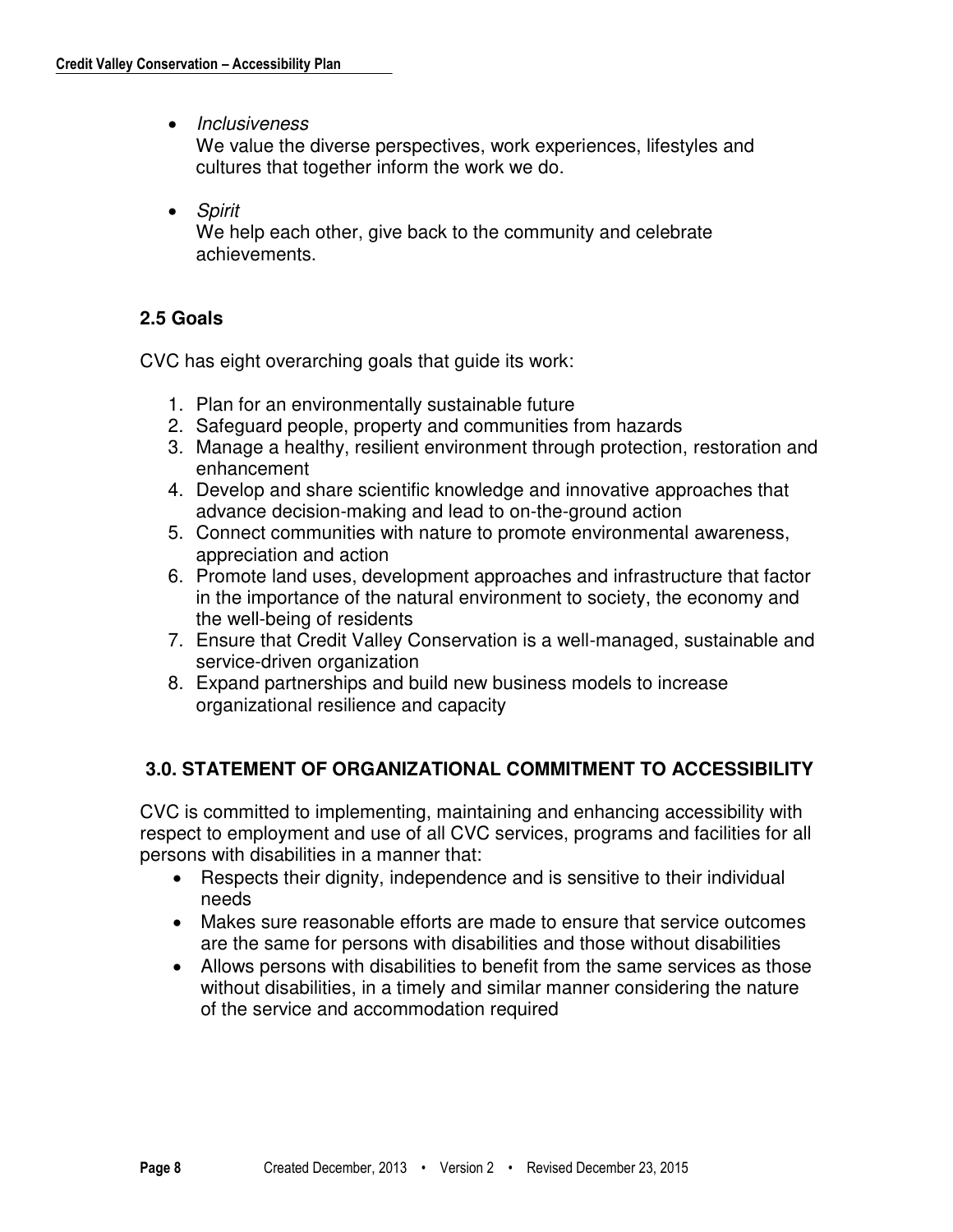CVC is also committed to:

- Continuous improvement to access facilities and services for employees and members of the public with disabilities
- Providing accessible customer services
- Annually reviewing the accessibility plan and incorporating elements of accessibility into all future projects and activities

# **4.0 ACCESSIBILITY AND CVC**

# **4.1 Training**

CVC will provide training to employees, volunteers and other third-party service providers on Ontario's accessibility laws and on the Ontario Human Rights Code as it pertains to persons with disabilities. Training will be provided in a way that best suits the duties of employees, volunteers and third-party providers.

CVC takes the following steps to ensure employees are provided with the required training to meet Ontario's accessibility laws:

- CVC's new hire orientation program includes accessibility training for Accessible Customer Service Standards and Integrated Accessibility Standards. The content of this orientation and training includes, but is not limited to:
	- o A review of the purposes of the AODA and requirements of the standards
	- $\circ$  How to interact and communicate with persons with disabilities (various types), including those with assistive devices, a support person or a service animal
	- o A review of the Ontario Human Rights Code
	- $\circ$  What to do if an individual with a disability is having difficulty accessing CVC goods or services
	- o Information about CVC's policies and procedures pertaining to the provisions of CVC services to persons with disabilities
- Training shall occur as soon as possible after an employee is hired or when changes are made to accessibility policies or programs
- Training shall also occur when an employee moves to another role which may warrant additional accessibility training
- Training records indicating dates of completion will be kept on file

# **4.2 Procuring or Acquiring Goods, Services or Facilities**

Accessibility criteria and features shall be considered when procuring or acquiring goods, services or facilities, except where it is not practical to do so. When it is not practical to do so, CVC shall document and provide an explanation, upon request.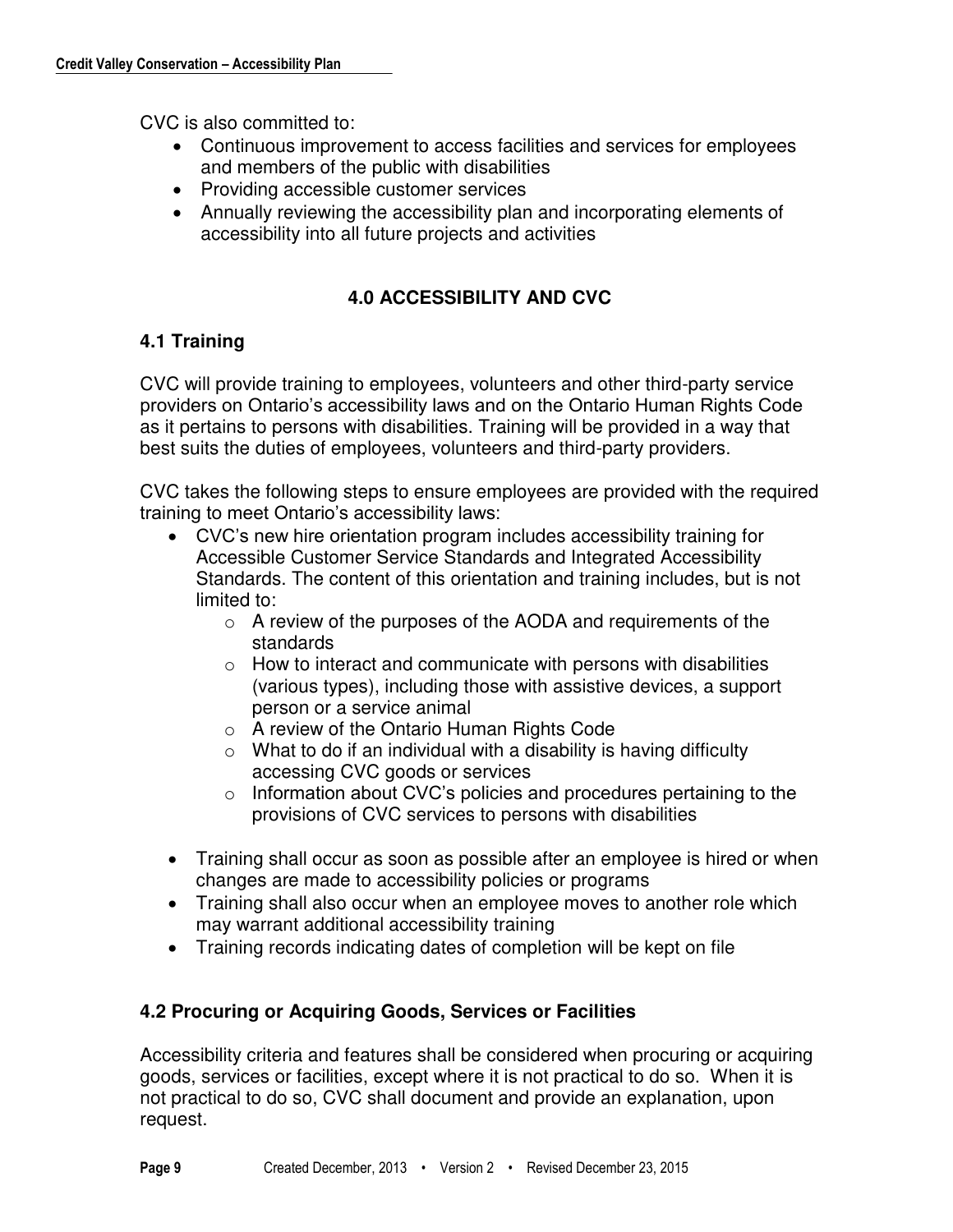#### **4.3 Kiosks**

CVC shall consider accessibility for persons with disabilities when designing, procuring or acquiring self-service kiosks and shall incorporate accessibility criteria and features when designing, procuring or acquiring self-service kiosks.

#### **4.4 Information and Communications Standards**

CVC is committed to meeting the communications needs of people with disabilities and will ensure that we create, provide and receive information and communications in ways that are accessible to people with disabilities.

#### **4.4.1 Accessible Formats and Communication Supports**

CVC is committed to providing materials in accessible formats or communication supports to persons with disabilities, upon request. If such a request is made CVC will:

- a. Consult with the individual making the request to determine a suitable format or support that takes into account the person's accessibility needs
- b. Determine whether or not the accessible format or communication support is available
- c. Provide the information, where available, in a timely manner
- d. If CVC staff are unable to convert the requested information or communication, they will provide an explanation to the requestor as to why the materials are not convertible and provide a summary of the information to the requestor
- e. Charge the standard fee, if any, for the information

Note: This does not apply to information and communication that CVC does not control directly or indirectly through a contractual relationship.

#### **4.4.2 Feedback**

CVC currently has processes in place for receiving and responding to feedback and will ensure that the processes are available to persons with disabilities by providing or arranging for accessible formats and communication supports, upon request.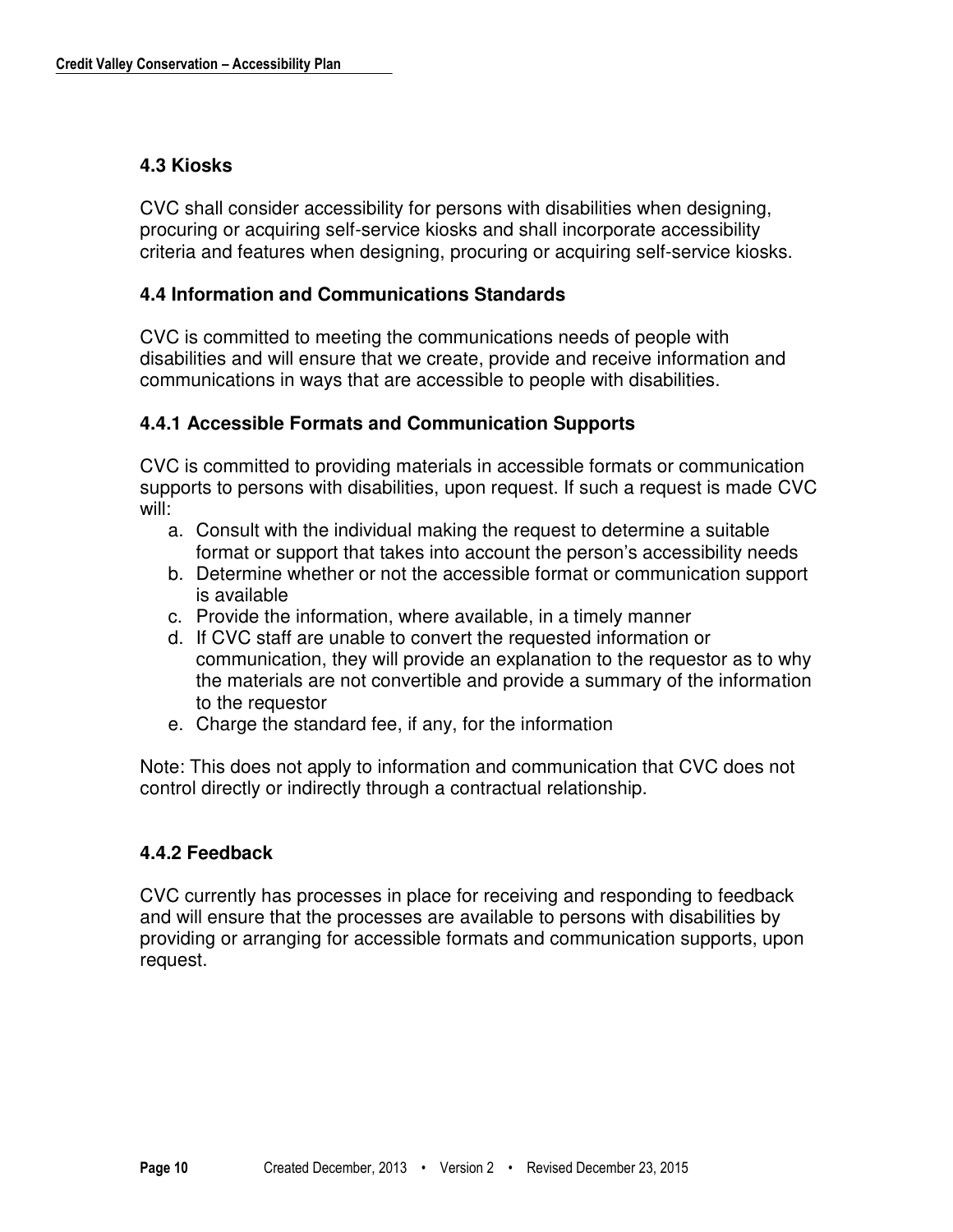#### **4.4.3 Accessible Websites and Web Communication**

CVC shall ensure that its websites and web content conform to the World Wide Web Consortium's Web Content Accessibility Guidelines (WCAG), in accordance with the schedule set out in the Integrated Accessibility Standards Regulation (IASR).

CVC has taken the following steps to make all new websites and content on those sites conform to WCAG 2.0, Level A to the extent practicable (implemented before January 1, 2014):

- a. All new CVC websites were and continue to be assessed and evaluated for accessibility to ensure conformance with WCAG 2.0 Level A.
- b. All CVC web content was and continues to be assessed and evaluated for accessibility conformance (WCAG 2.0 Level A).

CVC will develop a plan to ensure that all CVC websites and CVC web content conform to WCAG 2.0 AA by January 1, 2021. This plan will include the following actions, to the extent practicable:

- a. All new CVC websites shall be assessed and evaluated for accessibility to ensure conformance with WCAG 2.0 Level AA.
- b. All CVC web content is assessed and evaluated for accessibility conformance (WCAG 2.0 Level AA).

#### **4.5 Employment Standard**

CVC is committed to fair and accessible employment practice and is dedicated to meeting the requirements under the Integrated Accessibility Standards Regulation (IASR).

#### **4.5.1 Workplace Emergency Response Information**

CVC is committed to providing all customers, clients, members of the public and external partners with emergency information in an accessible format upon request. CVC will also provide an individualized emergency response plan for any employee who has a disability, where individual information is necessary and the employee has expressed the need for assistance.

CVC shall provide, upon request, all existing public emergency plans, procedures and public safety information in an accessible format or with appropriate communication supports in a timely manner.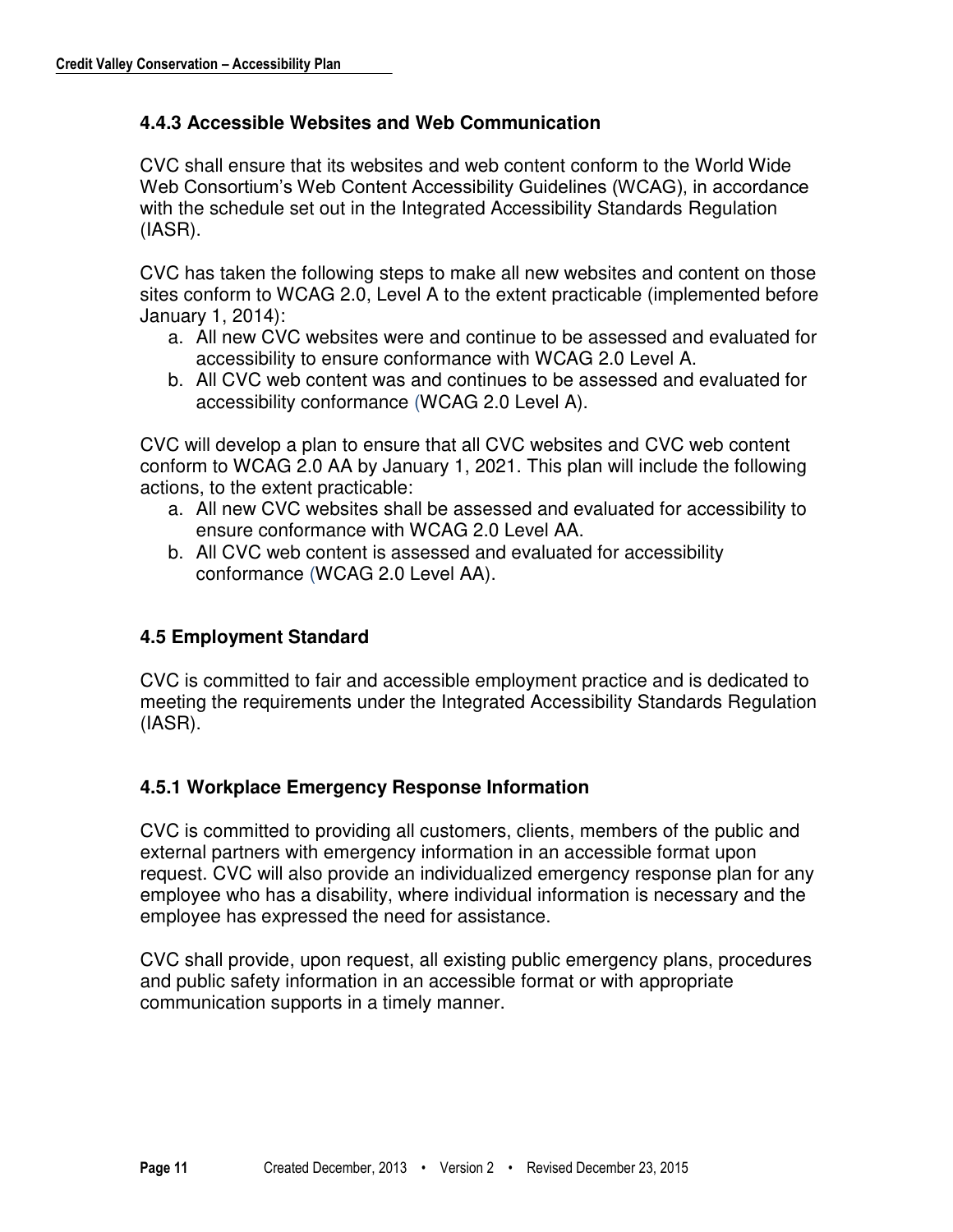#### **4.5.2 Accessible Formats and Communication Supports for Employees**

When requested by an employee with a disability, CVC will work with them to make workplace information accessible in a way that meets their needs. This means providing the information in an accessible format or with communication supports suited to the individual needs of the employee. Workplace information can be information that is:

- Needed in order to perform the employee's job
- General and available to all employees in the workplace

CVC will consult with the employee making the request to determine the suitability of an accessible format or communication support.

#### **4.5.3 Recruitment**

CVC will accommodate candidates with disabilities, upon request, during all stages of the recruitment and selection process. If a job applicant requests accommodation, CVC will consult with them and make practical adjustments that best suit their needs. When making offers of employment, CVC will notify successful candidates of our policies for accommodating employees with disabilities.

#### **4.5.4 Individual Accommodation Plans for Employees**

CVC currently has in place a formal process for the development of documented individual accommodation plans for employees with disabilities. This process includes:

- Employee participation in the Individual Accommodation Plan
- A means by which an employee will be assessed on an individual basis
- Timelines for the provisions of accommodation
- A manner in which CVC can request an evaluation or assessment by an outside medical professional or other expert, at the expense of CVC, to assist in determining if the accommodation can be achieved and how
- The steps that CVC will take to protect the privacy of the employee's personal information
- Means of providing the accommodation plan in a format that takes into consideration the employee's accessibility needs
- Frequency in which the Individual Accommodation plan will be reviewed and updated and the manner in which it will be done
- If denied, the reasons for denial will be provided to the employee

If requested, Individual Accommodation Plans will include all information regarding accessible formats and communication supports provided by CVC. They should also include, if required, individualized workplace emergency response plans.